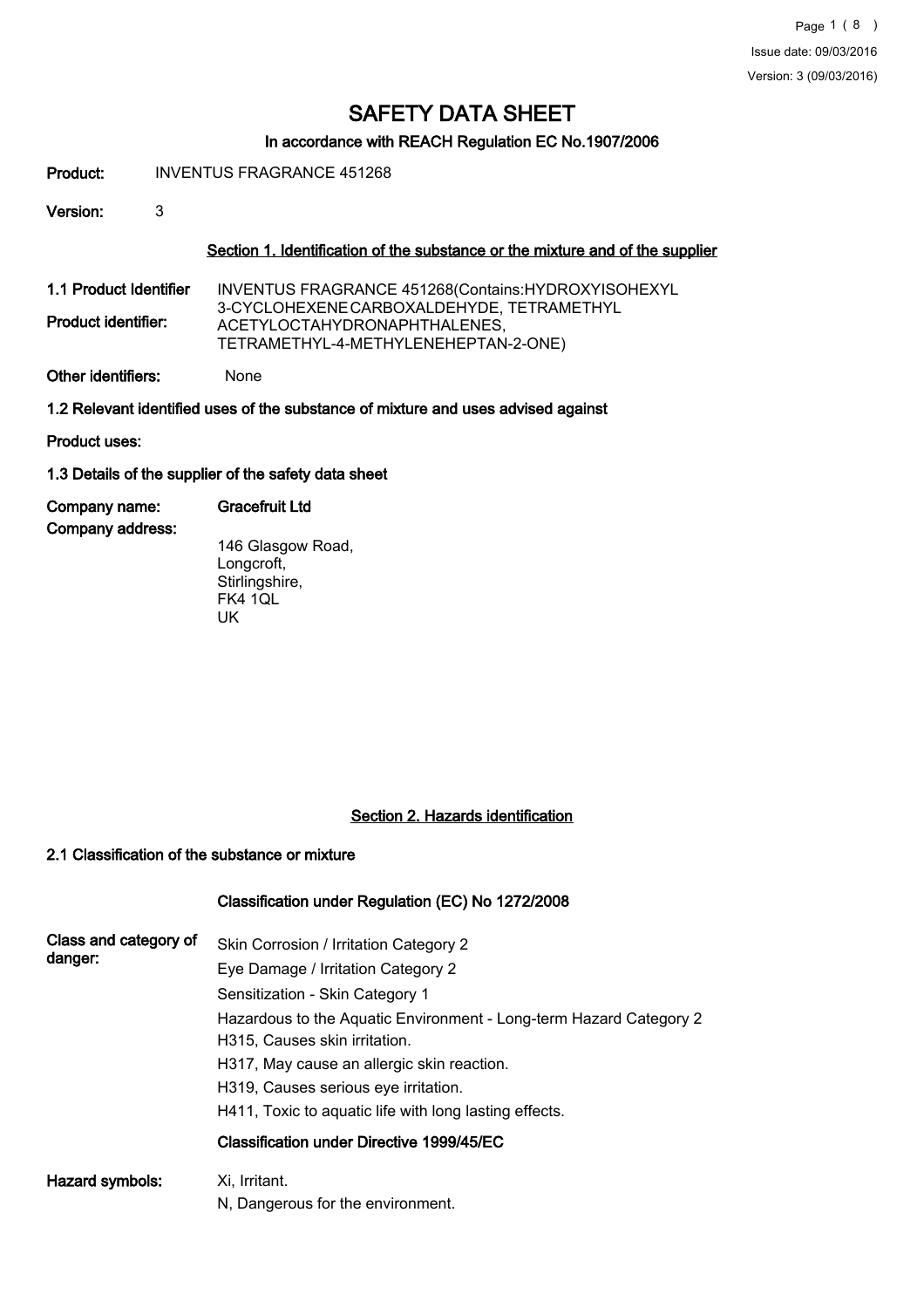# In accordance with REACH Regulation EC No.1907/2006

| Product:                     | <b>INVENTUS FRAGRANCE 451268</b>                                                                                                                                                                                                                                                                                                                                                                                                                                                                                                                                                                                                                                                                                                                                                                                                                                                     |
|------------------------------|--------------------------------------------------------------------------------------------------------------------------------------------------------------------------------------------------------------------------------------------------------------------------------------------------------------------------------------------------------------------------------------------------------------------------------------------------------------------------------------------------------------------------------------------------------------------------------------------------------------------------------------------------------------------------------------------------------------------------------------------------------------------------------------------------------------------------------------------------------------------------------------|
| Version:                     | 3                                                                                                                                                                                                                                                                                                                                                                                                                                                                                                                                                                                                                                                                                                                                                                                                                                                                                    |
| <b>Risk phrases:</b>         | R38, Irritating to the skin.<br>R43, May cause sensitisation by skin contact.<br>R51/53, Toxic to aquatic organisms, may cause long-term adverse effects in the aquatic<br>environment.                                                                                                                                                                                                                                                                                                                                                                                                                                                                                                                                                                                                                                                                                              |
| 2.2 Label elements           |                                                                                                                                                                                                                                                                                                                                                                                                                                                                                                                                                                                                                                                                                                                                                                                                                                                                                      |
| Signal word:                 | Warning                                                                                                                                                                                                                                                                                                                                                                                                                                                                                                                                                                                                                                                                                                                                                                                                                                                                              |
| <b>Hazard statements:</b>    | H315, Causes skin irritation.<br>H317, May cause an allergic skin reaction.<br>H319, Causes serious eye irritation.<br>H411, Toxic to aquatic life with long lasting effects.                                                                                                                                                                                                                                                                                                                                                                                                                                                                                                                                                                                                                                                                                                        |
| Supplemental<br>Information: | EUH208, Contains CITRAL. May produce an allergic reaction.                                                                                                                                                                                                                                                                                                                                                                                                                                                                                                                                                                                                                                                                                                                                                                                                                           |
| Precautionary<br>statements: | P261, Avoid breathing vapour or dust.<br>P264, Wash hands and other contacted skin thoroughly after handling.<br>P272, Contaminated work clothing should not be allowed out of the workplace.<br>P273, Avoid release to the environment.<br>P280, Wear protective gloves/eye protection/face protection.<br>P302/352, IF ON SKIN: Wash with plenty of soap and water.<br>P305/351/338, IF IN EYES: Rinse cautiously with water for several minutes. Remove contact<br>lenses, if present and easy to do. Continue rinsing.<br>P333/313, If skin irritation or rash occurs: Get medical advice/attention.<br>P337/313, If eye irritation persists: Get medical advice/attention.<br>P362, Take off contaminated clothing and wash before reuse.<br>P391, Collect spillage.<br>P501, Dispose of contents/container to approved disposal site, in accordance with local<br>regulations. |
|                              |                                                                                                                                                                                                                                                                                                                                                                                                                                                                                                                                                                                                                                                                                                                                                                                                                                                                                      |

Pictograms:



Other hazards: None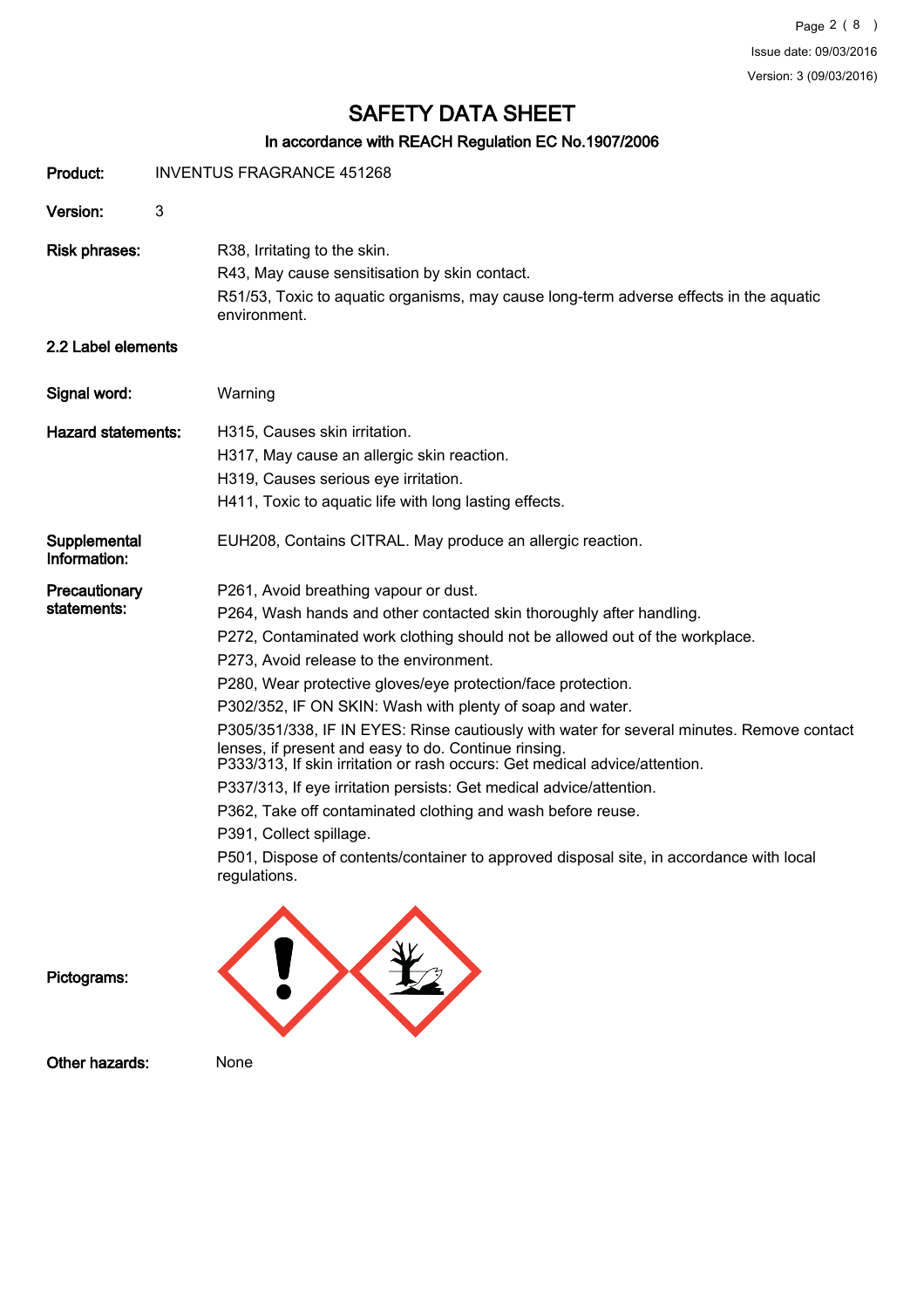## In accordance with REACH Regulation EC No.1907/2006

Product: INVENTUS FRAGRANCE 451268

Version: 3

#### Section 3. Composition / information on ingredients

#### 3.2 Mixtures

#### Contains:

| Name                                                                | <b>CAS</b> | EC        | <b>REACH Registration</b><br>No. | %           | <b>Classification for (DSD)</b><br>67/548/EEC | <b>Classification for (CLP)</b><br>1272/2008 |
|---------------------------------------------------------------------|------------|-----------|----------------------------------|-------------|-----------------------------------------------|----------------------------------------------|
| <b>TETRAMETHYL</b><br><b>ACETYLOCTAHYDR</b><br><b>ONAPHTHALENES</b> | 54464-57-2 | 259-174-3 |                                  | 20-<25%     | Xi-N; R38-R43-R50/53                          | SCI 2-SS 1B-EH C1:H315-<br>H317-H410.-       |
| HEXAMETHYLINDAN<br><b>OPYRAN</b>                                    | 1222-05-5  | 214-946-9 | 01-2119488227-29                 | $3 - 5%$    | $N$ ; R50/53                                  | EH A1-EH C1; H410,-                          |
| <b>HYDROXYISOHEXYL</b><br>3-CYCLOHEXENE<br><b>CARBOXALDEHYDE</b>    | 31906-04-4 | 250-863-4 |                                  | 1-<3%       | Xi: R43                                       | SS 1B:H317.-                                 |
| TETRAMETHYL-4-<br><b>METHYLENEHEPTAN</b><br>$-2$ -ONE               | 83926-73-2 | 420-630-3 | 01-0000016725-66                 | 1-<3%       | Xi-N: R41-R51/53                              | EDI 1-EH C2:H318-H411.-                      |
| <b>ALPHA GUAIENE</b>                                                | 3691-12-1  |           |                                  | $0.1 - 1\%$ | Xn: R38-R65                                   | SCI 2-EDI 2-AH 1;H304-<br>H315-H319,-        |
| <b>CITRAL</b>                                                       | 5392-40-5  | 226-394-6 | 01-2119462829-23                 | $0.1 - 1\%$ | Xi : R38-R43                                  | SCI 2-EDI 2-SS 1B:H315-<br>H317-H319.-       |
| BETA-<br>CARYOPHYLLENE                                              | 87-44-5    | 201-746-1 |                                  | $0.1 - 1\%$ | Xn : R65                                      | AH 1:H304,-                                  |

Substances with Community workplace exposure limits, not listed above:

| Name                              | CAS      | EC        | %           |
|-----------------------------------|----------|-----------|-------------|
| BHT (BUTYLATED<br>HYDROXYTOLUENE) | 128-37-0 | 204-881-4 | $< 0.001\%$ |
| DIETHYL PHTHALATE                 | 84-66-2  | 201-550-6 | 50.96%      |

Substances that are persistent, bioaccumulative and toxic or very persistent and very bioaccumulative, greater than 0.1%:

Not Applicable

#### Section 4. First-aid measures

### 4.1 Description of first aid measures

IF ON SKIN: Wash with plenty of soap and water.

IF IN EYES: Rinse cautiously with water for several minutes. Remove contact lenses, if present and easy to do. Continue rinsing.

#### 4.2 Most important symptoms and effects, both acute and delayed

Causes skin irritation.

May cause an allergic skin reaction.

Causes serious eye irritation.

#### 4.3 Indication of any immediate medical attention and special treatment needed

None expected, see Section 4.1 for further information.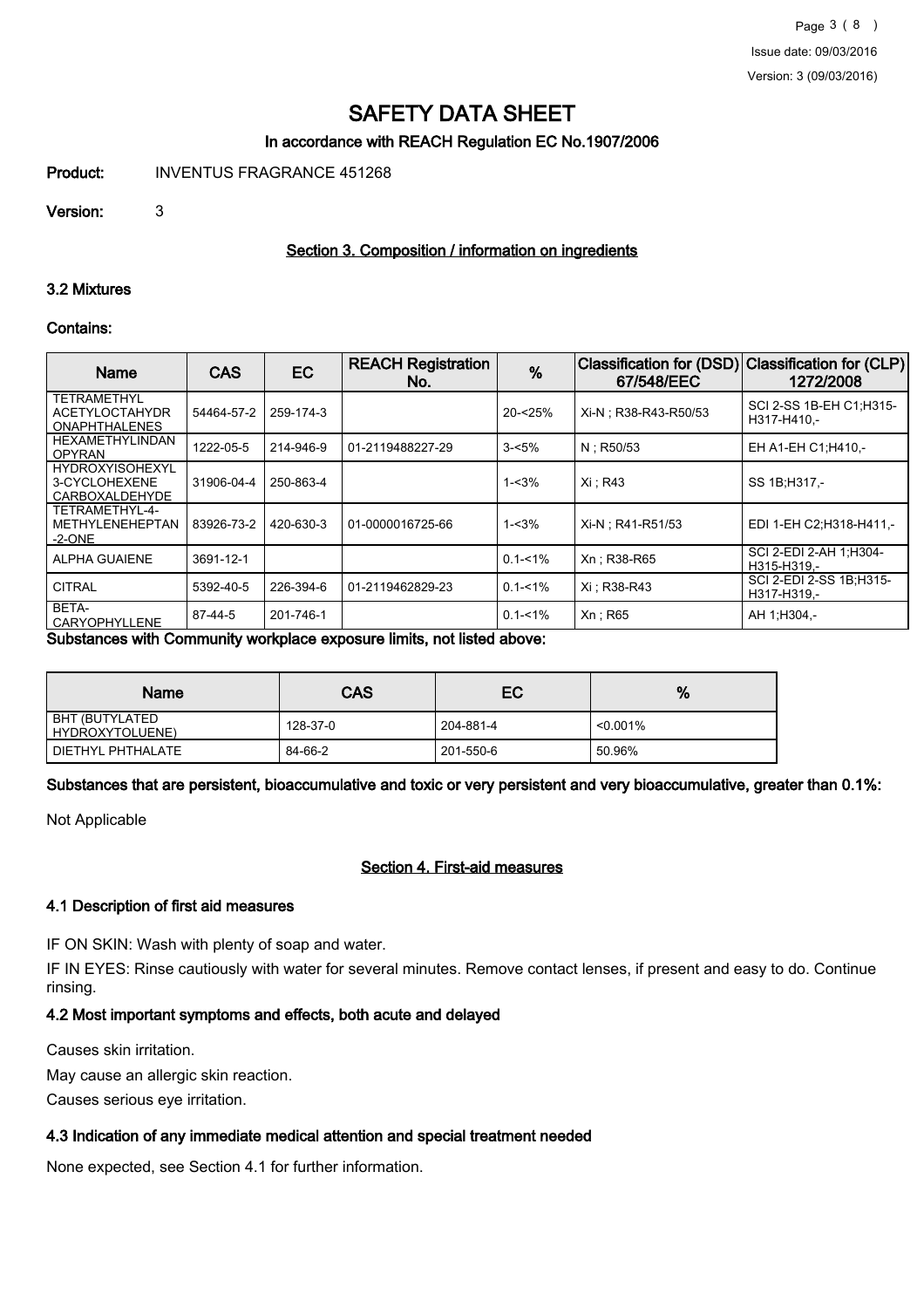# In accordance with REACH Regulation EC No.1907/2006

Product: INVENTUS FRAGRANCE 451268

Version: 3

# SECTION 5: Firefighting measures

#### 5.1 Extinguishing media

Suitable media: Carbon dioxide, Dry chemical, Foam.

#### 5.2 Special hazards arising from the substance or mixture

In case of fire, may be liberated: Carbon monoxide, Unidentified organic compounds.

#### 5.3 Advice for fire fighters:

In case of insufficient ventilation, wear suitable respiratory equipment.

#### Section 6. Accidental release measures

#### 6.1 Personal precautions, protective equipment and emergency procedures:

Avoid inhalation. Avoid contact with skin and eyes. See protective measures under Section 7 and 8.

#### 6.2 Environmental precautions:

Keep away from drains, surface and ground water, and soil.

## 6.3 Methods and material for containment and cleaning up:

Remove ignition sources. Provide adequate ventilation. Avoid excessive inhalation of vapours. Contain spillage immediately by use of sand or inert powder. Dispose of according to local regulations.

#### 6.4 Reference to other sections:

Also refer to sections 8 and 13.

## Section 7. Handling and storage

## 7.1 Precautions for safe handling:

Keep away from heat, sparks, open flames and hot surfaces. - No smoking. Use personal protective equipment as required. Use in accordance with good manufacturing and industrial hygiene practices. Use in areas with adequate ventilation Do not eat, drink or smoke when using this product.

## 7.2 Conditions for safe storage, including any incompatibilities:

Store in a well-ventilated place. Keep container tightly closed. Keep cool. Ground/bond container and receiving equipment. Use explosion-proof electrical, ventilating and lighting equipment. Use only non-sparking tools. Take precautionary measures against static discharge.

#### 7.3 Specific end use(s):

Use in accordance with good manufacturing and industrial hygiene practices.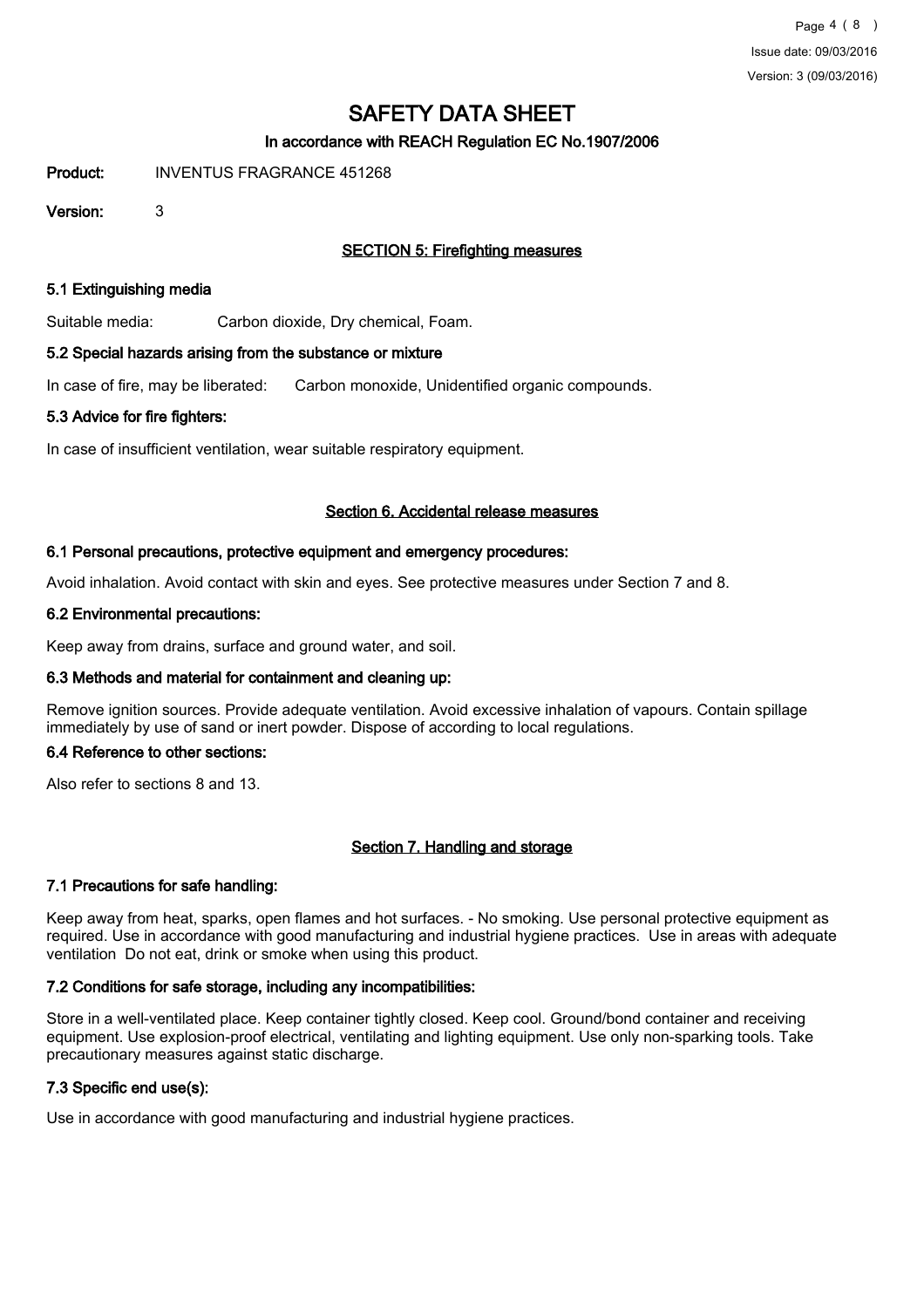# In accordance with REACH Regulation EC No.1907/2006

Product: INVENTUS FRAGRANCE 451268

Version: 3

## Section 8. Exposure controls/personal protection

#### 8.1 Control parameters

#### Workplace exposure limits:

| Ingredient                               | <b>CAS</b> | EC.                                                             | <b>Description</b>                                         | ppm                 | mg/m <sup>3</sup> | Reference           |
|------------------------------------------|------------|-----------------------------------------------------------------|------------------------------------------------------------|---------------------|-------------------|---------------------|
| <b>BHT (BUTYLATED</b><br>HYDROXYTOLUENE) | 128-37-0   | 204-881-<br>4                                                   | Long-term exposure limit (8-hour<br>TWA reference period)  |                     | 10                | UK EH40 Oct<br>2007 |
|                                          |            |                                                                 | Short-term exposure limit (15-<br>minute reference period) |                     |                   | UK EH40 Oct<br>2007 |
| <b>DIETHYL PHTHALATE</b>                 | 84-66-2    | 201-550-                                                        | Long-term exposure limit (8-hour<br>TWA reference period)  |                     | 5                 | UK EH40 Oct<br>2007 |
|                                          |            | 6<br>Short-term exposure limit (15-<br>minute reference period) | 10                                                         | UK EH40 Oct<br>2007 |                   |                     |

#### 8.2 Exposure Controls

#### Eye / Skin Protection

Wear protective gloves/eye protection/face protection

#### Respiratory Protection

Ensure adequate and ongoing ventilation is maintained in order to prevent build up of excessive vapour and to ensure occupational exposure limits are adhered to. If appropriate, and depending on your patterns and volumes of use, the following engineering controls may be required as additional protective measures: a) Isolate mixing rooms and other areas where this material is used or openly handled. Maintain these areas under negative air pressure relative to the rest of the plant. b) Employ the use of Personal protective equipment - an approved, properly fitted respirator with organic vapour cartridges or canisters and particulate filters. c) Use local exhaust ventilation around open tanks and other open sources of potential exposures in order to avoid excessive inhalation, including places where this material is openly weighed or measured. In addition, use general dilution ventilation of the work area to eliminate or reduce possible worker exposures. d) Use closed systems for transferring and processing this material.

Also refer to Sections 2 and 7.

## Section 9. Physical and chemical properties

# 9.1 Information on basic physical and chemical properties

| Appearance:                    | Clear pale yellow to yellow liquid |
|--------------------------------|------------------------------------|
| Odour:                         | Not determined                     |
| pH:                            | Not determined                     |
| Initial boiling point / range: | Not determined                     |
| Flash point:                   | $>$ 100 °C                         |
| Vapour pressure:               | Not determined                     |
| <b>Relative density:</b>       | 1.0440 - 1.0480                    |
| Solubility(ies):               | Not determined                     |
| 9.2 Other information:         | None available                     |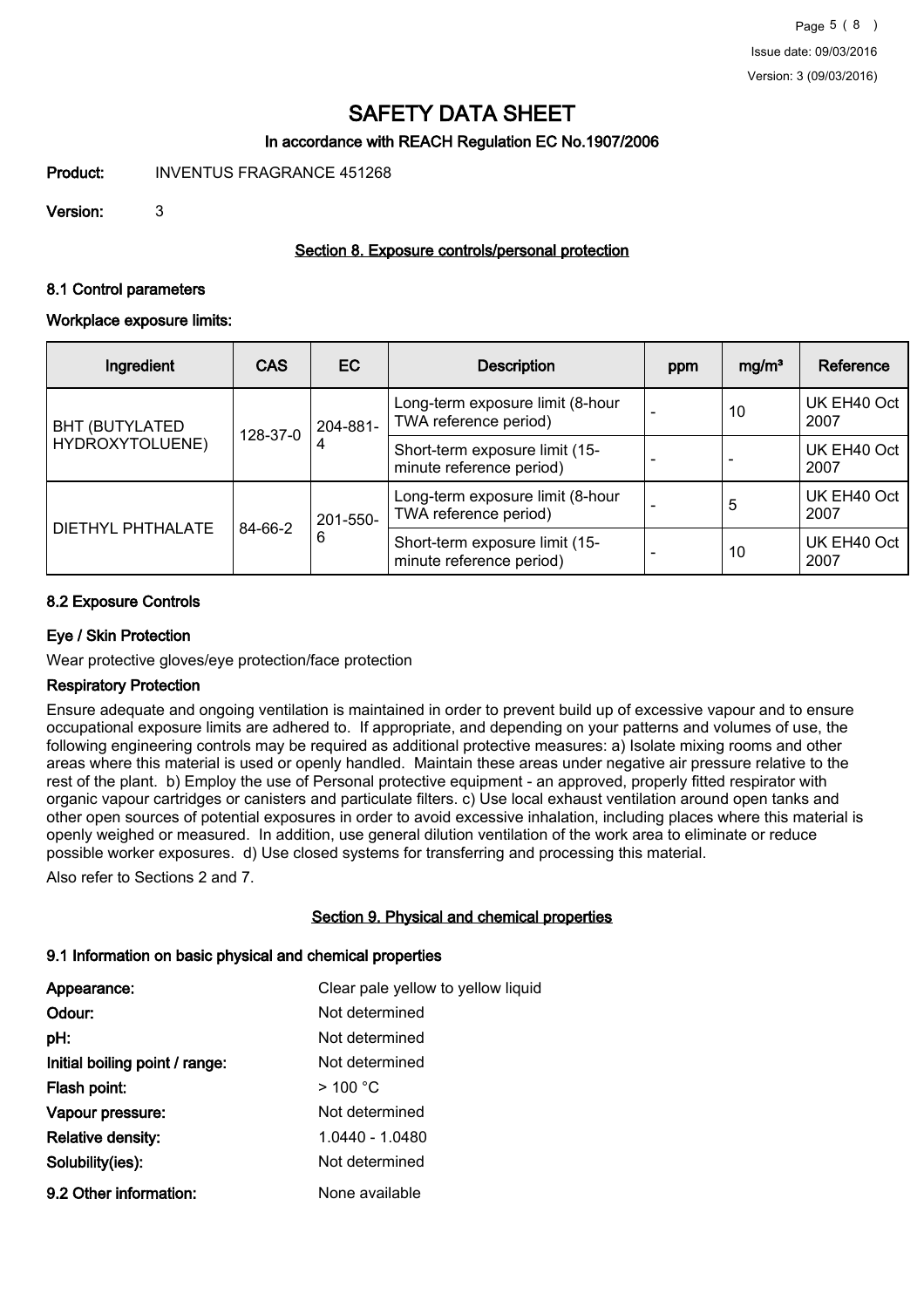# In accordance with REACH Regulation EC No.1907/2006

Product: INVENTUS FRAGRANCE 451268

Version: 3

# Section 10. Stability and reactivity

#### 10.1 Reactivity:

Presents no significant reactivity hazard, by itself or in contact with water.

#### 10.2 Chemical stability:

Good stability under normal storage conditions.

#### 10.3 Possibility of hazardous reactions:

Not expected under normal conditions of use.

#### 10.4 Conditions to avoid:

Avoid extreme heat.

## 10.5 Incompatible materials:

Avoid contact with strong acids, alkalis or oxidising agents.

#### 10.6 Hazardous decomposition products:

Not expected.

# Section 11. Toxicological information

## 11.1 Information on toxicological effects

This mixture has not been tested as a whole for health effects. The health effects have been calculated using the methods outlined in Regulation (EC) No 1272/2008 (CLP).

Causes skin irritation.

May cause an allergic skin reaction.

Causes serious eye irritation.

Assumed Toxicity Value (LD50 or ATE) for Acute Oral Toxicity: Not Applicable Assumed Toxicity Value (LD50 or ATE) for Acute Dermal Toxicity: Not Applicable Assumed Toxicity Value (LC50 or ATE) for Acute Inhalation Toxicity: Not Available Inhalation Route: Not Available in the United States of the United States and Available in the United States of Available

## Information about hazardous ingredients in the mixture

Not Applicable

Refer to Sections 2 and 3 for additional information.

## Section 12. Ecological information

## 12.1 Toxicity:

Toxic to aquatic life with long lasting effects.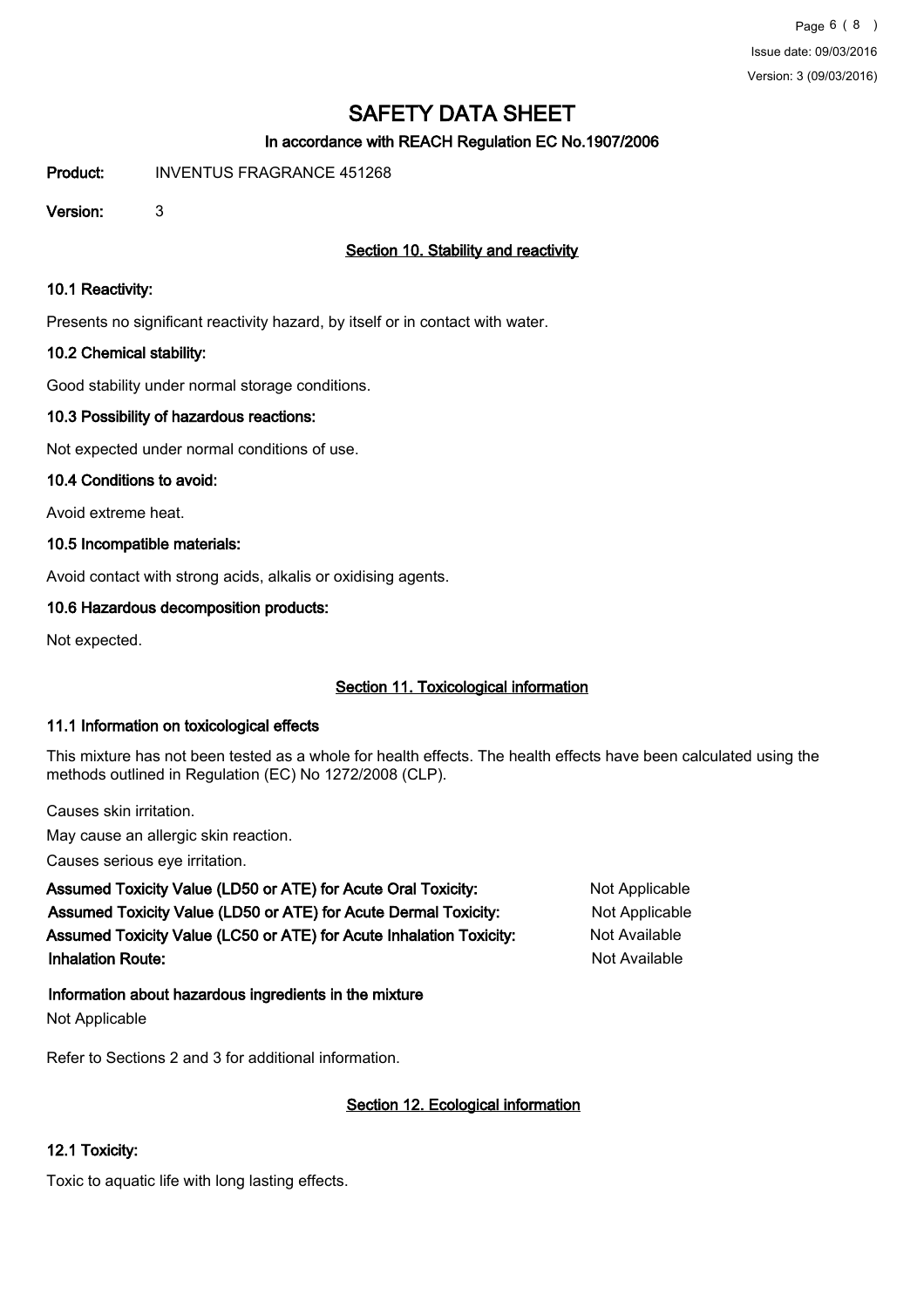Page 7 ( 8 ) Issue date: 09/03/2016 Version: 3 (09/03/2016)

# SAFETY DATA SHEET

# In accordance with REACH Regulation EC No.1907/2006

Product: INVENTUS FRAGRANCE 451268

Version: 3

- 12.2 Persistence and degradability: Not available
- 12.3 Bioaccumulative potential: Not available
- 12.4 Mobility in soil: Not available

#### 12.5 Results of PBT and vPvB assessment:

This substance does not meet the PBT/vPvB criteria of REACH, annex XIII.

12.6 Other adverse effects: Not available

#### Section 13. Disposal considerations

#### 13.1 Waste treatment methods:

Dispose of in accordance with local regulations. Avoid disposing into drainage systems and into the environment. Empty containers should be taken to an approved waste handling site for recycling or disposal.

#### Section 14. Transport information

| 14.1 UN number:                                                               | <b>UN3082</b>                                                                                                              |
|-------------------------------------------------------------------------------|----------------------------------------------------------------------------------------------------------------------------|
| 14.2 UN Proper Shipping Name:                                                 | ENVIRONMENTALLY HAZARDOUS SUBSTANCE, LIQUID, N.O.S.<br>(TETRAMETHYL ACETYLOCTAHYDRONAPHTHALENES,<br>HEXAMETHYLINDANOPYRAN) |
| 14.3 Transport hazard class(es):                                              | 9                                                                                                                          |
| Sub Risk:                                                                     |                                                                                                                            |
| 14.4. Packing Group:                                                          | Ш                                                                                                                          |
| 14.5 Environmental hazards:                                                   | This is an environmentally hazardous substance.                                                                            |
| 14.6 Special precautions for user:                                            | None additional                                                                                                            |
| 14.7 Transport in bulk according to Annex II of MARPOL73/78 and the IBC Code: |                                                                                                                            |
| Not applicable                                                                |                                                                                                                            |

## Section 15. Regulatory information

## 15.1 Safety, health and environmental regulations/legislation specific for the substance or mixture

None additional

#### 15.2 Chemical Safety Assessment

A Chemical Safety Assessment has not been carried out for this product.

## Section 16. Other information

| Concentration % Limits:         | EH C2=10.71% EH C3=1.07% SCI 2=50.00% EDI 2=100.00% EDI<br>2A=100.00% SS 1=5.00% |
|---------------------------------|----------------------------------------------------------------------------------|
| <b>Total Fractional Values:</b> | EH C2=9.34 EH C3=93.40 SCI 2=2.00 EDI 2=1.00 EDI 2A=1.00 SS 1=20.<br>ΩO          |
|                                 |                                                                                  |

Key to revisions: